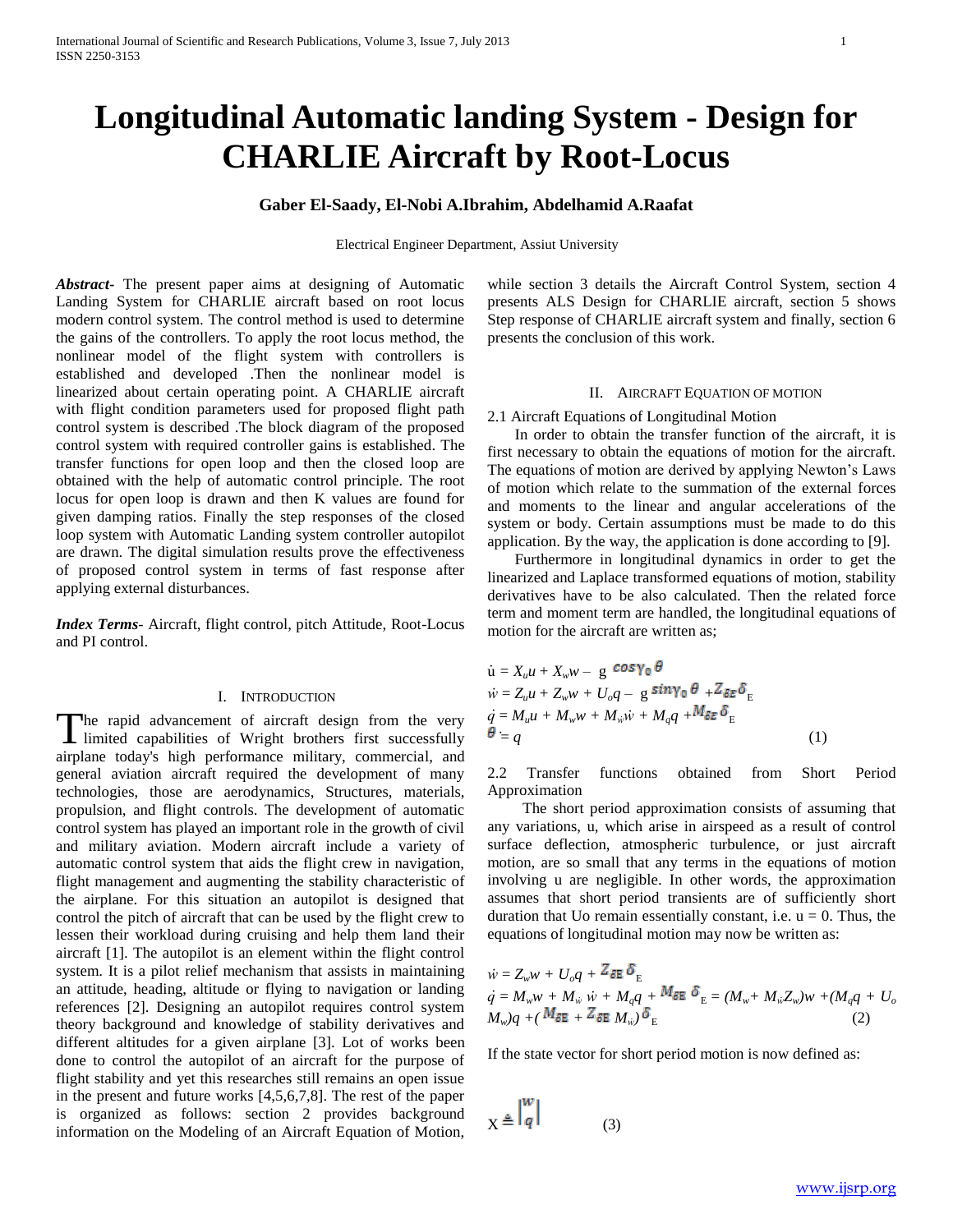International Journal of Scientific and Research Publications, Volume 3, Issue 7, July 2013 2 ISSN 2250-3153

 And the control vector, u, is taken as the elevator deflection,  $\delta_{\rm E}$ , then eqs (2) may be written as a state equation:

$$
x^{\cdot} = Ax + Bu
$$

Where:

$$
A = \begin{vmatrix} Z_w & U_0 \\ (M_w + Z_w) & (M_q + U_0 M_w) \end{vmatrix}
$$
  
\n
$$
B = \begin{vmatrix} Z_{\delta E} \\ (M_{\delta E} + Z_{\delta E} M_w) \end{vmatrix}
$$
  
\n
$$
[sI - A] = \begin{vmatrix} (s - Z_w) & -U_0 \\ (M_w + M_w Z_w) & (s - [M_q + U_0 M_w]) \end{vmatrix}
$$

$$
\Delta_{\rm sp}(s) = \det[sI - A] = s^2 - [Z_w + M_q + M_w U_o]s + [Z_w M_q - U_o M_w]
$$
  
(4)

It is easy to show that:

$$
\frac{w(s)}{\delta_E(s)} = \frac{(U_0 M_{\delta E} - M_q Z_{\delta E}) (1 + \frac{Z_{\delta E}}{(U_0 M_{\delta E} - M_q Z_{\delta E})} s)}{\Delta sp(s)} = \frac{K_{w(1+s)} \tau_1}{\Delta sp(s)}
$$

Where:

$$
k_w = (U_0 M_{\delta E} - M_q Z_{\delta E})
$$
  
\n
$$
T_I = \frac{Z_{\delta E}}{K_W}
$$
  
\nAlso:  
\n
$$
\frac{q(s)}{\delta_E(s)} = \frac{(Z_{\delta E} M_w - M_{\delta E} Z_w) \{1 + \frac{M_{\delta E} + Z_{\delta E} M_w}{(Z_{\delta E} M_w - M_{\delta E} Z_w)^{\delta}\}}}{\Delta sp(s)} = \frac{k_{q(1+s)T_2}}{\Delta sp(s)}
$$

Where:

$$
K_{q} = (Z_{\delta E} M_w - M_{\delta E} Z_w)
$$
  

$$
(M_{\delta E} + Z_{\delta E} M_w) / K_q
$$
  

$$
T_{2} = (5)
$$

2.3 Flight Path Angle

 There is a useful kinematic relationship which can be found by means of the short period approximation: to change the flight path angle,  $\gamma$ , of an aircraft it is customary to command a change in the pitch attitude,  $\theta$ , of the aircraft. Since

$$
\gamma = \theta - \alpha \qquad (6)
$$
  

$$
\frac{\gamma(s)}{\delta_E(s)} = \frac{\alpha(s)}{1 - \delta_E(s)} \cdot \frac{\delta_E(s)}{\theta(s)} \qquad (7)
$$
  

$$
\frac{\gamma(s)}{\gamma(s)} = -z_w
$$

 $\delta_E(s) = (s - Z_w)$  (8)

#### III. AIRCRAFT CONTROL SYSTEM

 In figure 1 a block diagram of typical aircraft system is shown [10]

The angle  $\gamma_0$  represents the required glide path angle according to assigned landing path.

The error signal is  $\mathcal E$  is the difference between  $\gamma_0$  and  $\gamma$ .

 $\delta_{\mathbf{E}}$  is the command signal to the aircraft elevator.



**Figure 3.1 Block diagram of aircraft control system.**

#### 3.1 CHARLIE Aircraft Mathematical Model:

 CHARLIE Aircraft: is a very large, four – engine passenger jet aircraft [9].

## **Table 1 Longitudinal Motion Stability derivative**

| $\mathcal{L}_W$ | 4 SE    | $M_{\rm w}$ | $M_{\rm w}$ | $M_{\sigma}$ | $M_{\delta E}$ |
|-----------------|---------|-------------|-------------|--------------|----------------|
| $-0.512$        | $-1.96$ | $-0.006$    | $-0.0008$   | $-0.357$     | $-0.378$       |

From eq. (5)  $K_q = 0.181776$ 

$$
T_2 = 2.07085
$$

$$
\Delta_{\rm sp}(s) = S^2 + 0.909 \, S + 0.484
$$

$$
\frac{\theta(s)}{\delta_E(s)} = \frac{-0.376( S + 0.484)}{S(S^2 + 0.909 S + 0.484)}
$$

$$
x \cdot y = x
$$

 $\gamma(s)$  0.512  $\delta_E\left(\bar{s}\right)=\left(\bar{s}{+}0.512\right)$ 

 $\gamma(s)$  $-0.193($  S + 0.484)  $\delta_E(s) = S(s+0.512)(S^2+0.909S+0.484)$ 

## IV. ALS DESIGN FOR CHARLIE AIRCRAFT

4.1 Root Locus for Aircraft

The open loop transfer function CHARLIE aircraft is founded as:

 $-0.193($  S + 0.484)  $Y(s)$  $\overline{\delta_E(s)} = \overline{S(s+0.512)(S^2+0.909S+0.484)}$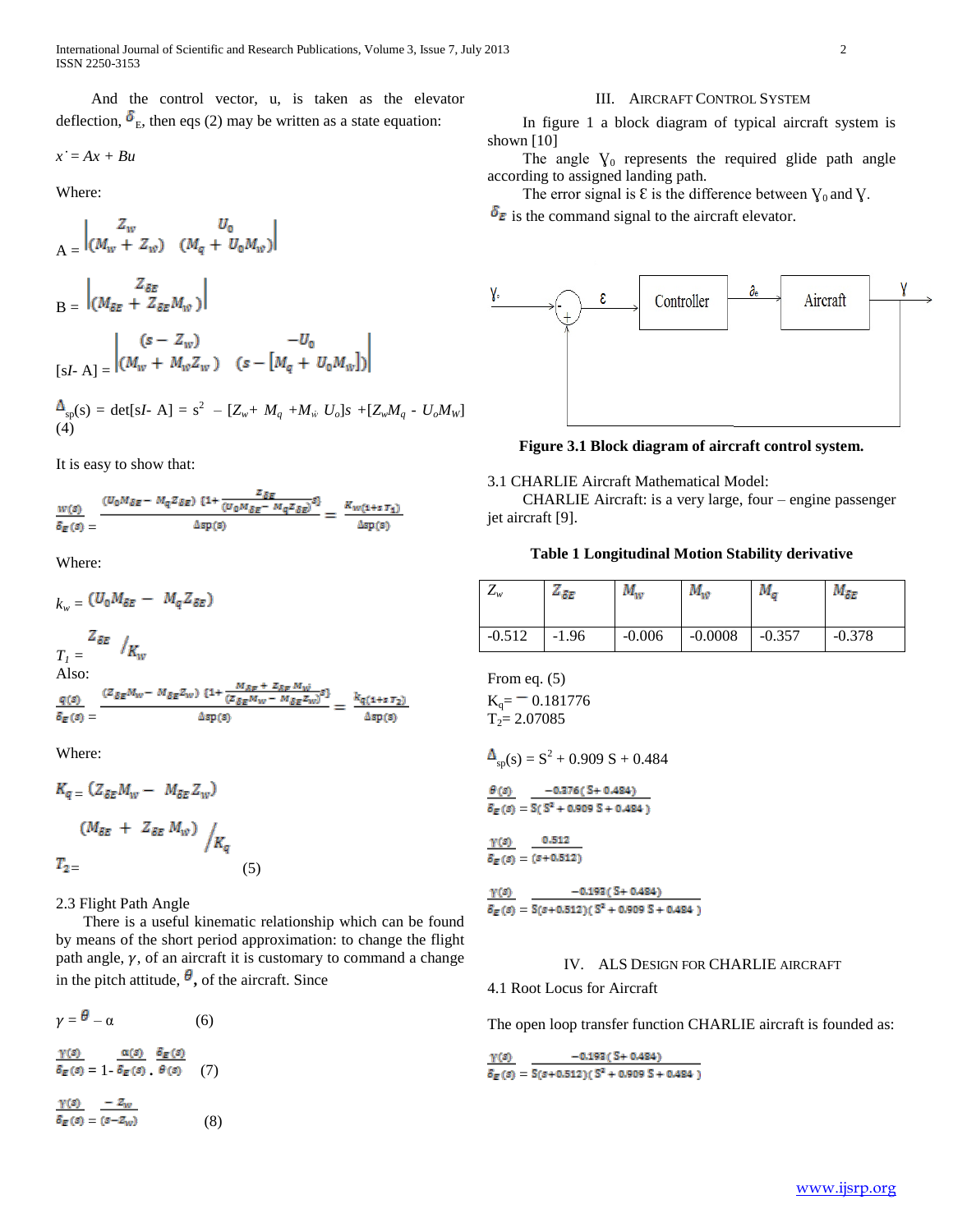

**Figure 4.1 root locus diagram for system at ξ =0.6**

Calculation for controller at  $\xi$  = 0.6, 0.65 and 0.7 are shown in table 1:

**Table 2 Calculation for the point at ξ = 0.6, 0.65 and 0.7**

| ۰    | л     | $W_n$ rad/sec | $\sqrt{(1-\xi^2)^{1/2}}$<br>$W_d = \nrad/sec$<br>$W_n$ | Overshoot % |
|------|-------|---------------|--------------------------------------------------------|-------------|
| 0.6  | 10.9  |               | 2.4                                                    | 9.5%        |
| 0.65 | 2.25  | 1.92          | 1.46                                                   | 6.81%       |
| 0.7  | 0.442 | 1.26          | 0.9                                                    | 4.58%       |

## V. STEP RESPONSE OF CHARLIE AIRCRAFT SYSTEM

 After the root locus for open loop of aircraft is drawn and then K (controller) values are found for given damping ratios, the step responses of the closed loop system with the controller gain are drawn corresponding to K values and rising time, settling time and overshoot are shown in table 3:

# **Table 3 summary of performance characteristics for CHARLIE aircraft**

| $\mid K$ | Response characteristic |
|----------|-------------------------|

|       | Rising | <b>Settling Time</b> | Percent   |
|-------|--------|----------------------|-----------|
|       | Time   | (Ts)                 | Overshoot |
|       | (Tr)   |                      | $(\%$ OS) |
| 10.9  | 849s   | $2.91e+003s$         | 9.5       |
| 2.25  | 0.548s | 3.7s                 | 6.81      |
| 0.442 | 11.1s  | 21.3s                | 4.58      |

 By referring to table 3, the result clearly demonstrate that **K=** 2.25 controller has the fastest response with settling time of 3.71 second and rising time of 0.548 second. These controllers are able to give a good response with percent overshoot 6.81%.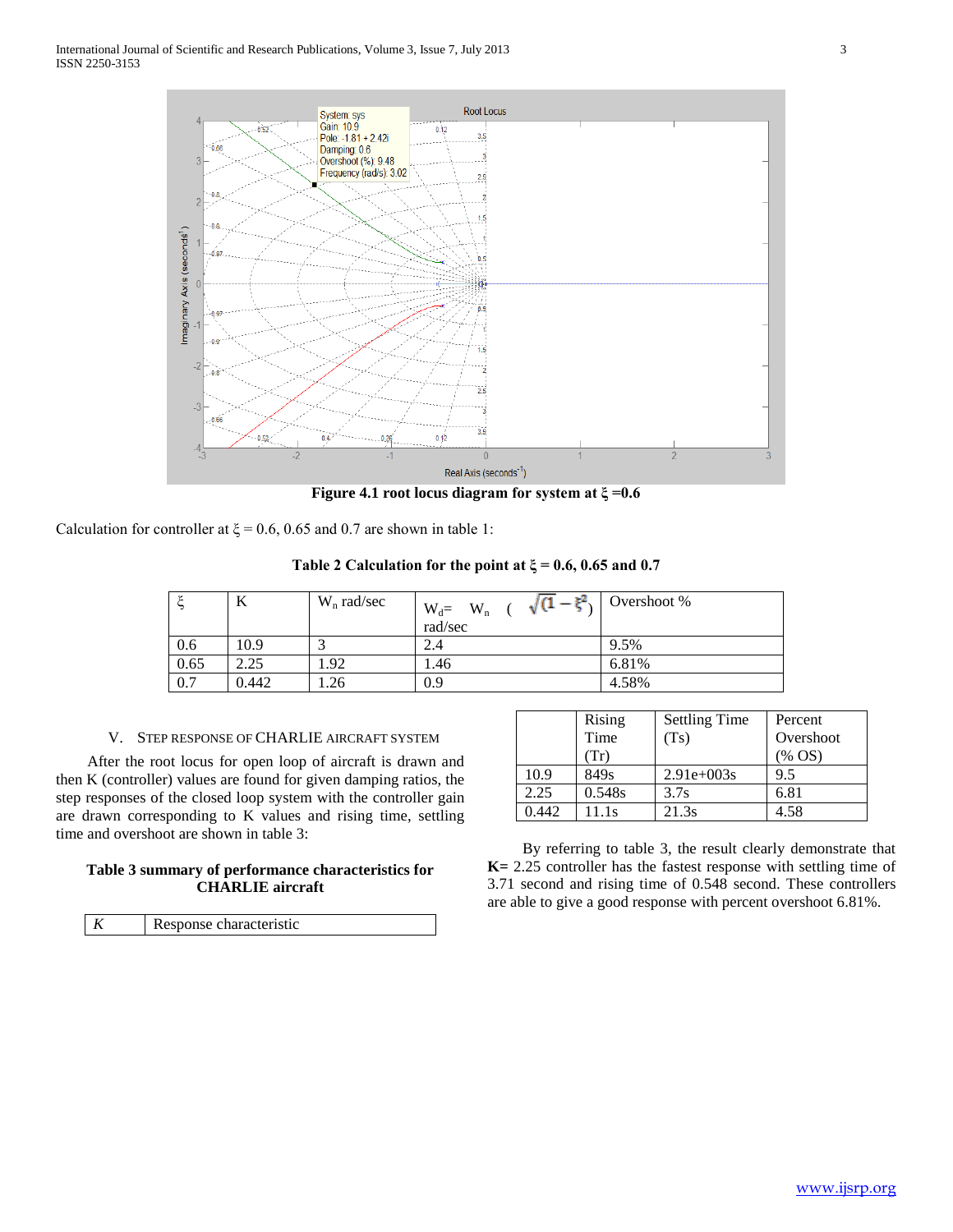



 Now, if we replace K with PI controller. The control performances of PI controller are shown in table 4. A PI type controller can be effective for the considered aircraft. The primary objective of a control system design problem is to determine the controller gain so as to meet the required control performance, from the results in table 3 the last row give a good response with percent overshoot 7.97%. As shown in figure  $(5.2).$ 

**Table 4 summary of performance characteristics for ALS with PI controller.**

| K     | $K_i$   | $K_{p}$ | Rising    | Settling | Percent   |
|-------|---------|---------|-----------|----------|-----------|
|       |         |         | Time      | Time     | Overshoot |
|       |         |         | (Tr)      | (Ts)     | $(\%$ OS) |
| 10.9  | 0.83449 | 3.5427  | 0.881 s   | 17.4 s   | 8.55      |
| 2.25  | 2.7044  | 10.8763 | $0.571$ s | 11.7 s   | 9.13      |
| 0.442 | 1.7558  | 28.5089 | 0.322 s   | 1.43 s   | 7.97      |



**Figure 5.2 Step response of the closed loop system with K= 0.442, Ki= 1.7558 and Kp= 28.5089**

## VI. CONCLUSION

 The transfer functions for open loop and then the closed loop are obtained with the help of automatic control principle. The root locus for open loop is drawn with the help of MATLAB and then the appropriate K values are determined. Finally the step responses of closed loop Automatic Landing System over wide range of controller gains are drawn. The results validate the powerful of the proposed control system to stabilize the autopilot system.

#### **REFERENCES**

- [1] R.C. Nelson, 1998, Flight Stability and Automatic Control, McGraw Hill, Second Edition.
- [2] Thomas J. Redling, 2001, "Integrated Flight Control System; A New Paradigm for an Old Art", IEEE Aerospace and Electronic Systems Society (AESS) Systems Magazine.
- [3] B. Stojiljkovic, L. Vasov, C. Mitrovic, D. Cvetkovic, 2009, "The Application of the Root Locus Method for the Design of Pitch Controller of an F-104A Aircraft", Journal of Mechanical Engineering, Vol 55.
- [4] Pavle Boskoski, Biljana Mileva, Stojche Deskoski, 2005, "Auto Landing Using Fuzzy Logic", 6th International PhD Workshop on Systems and Control, Slovenia.